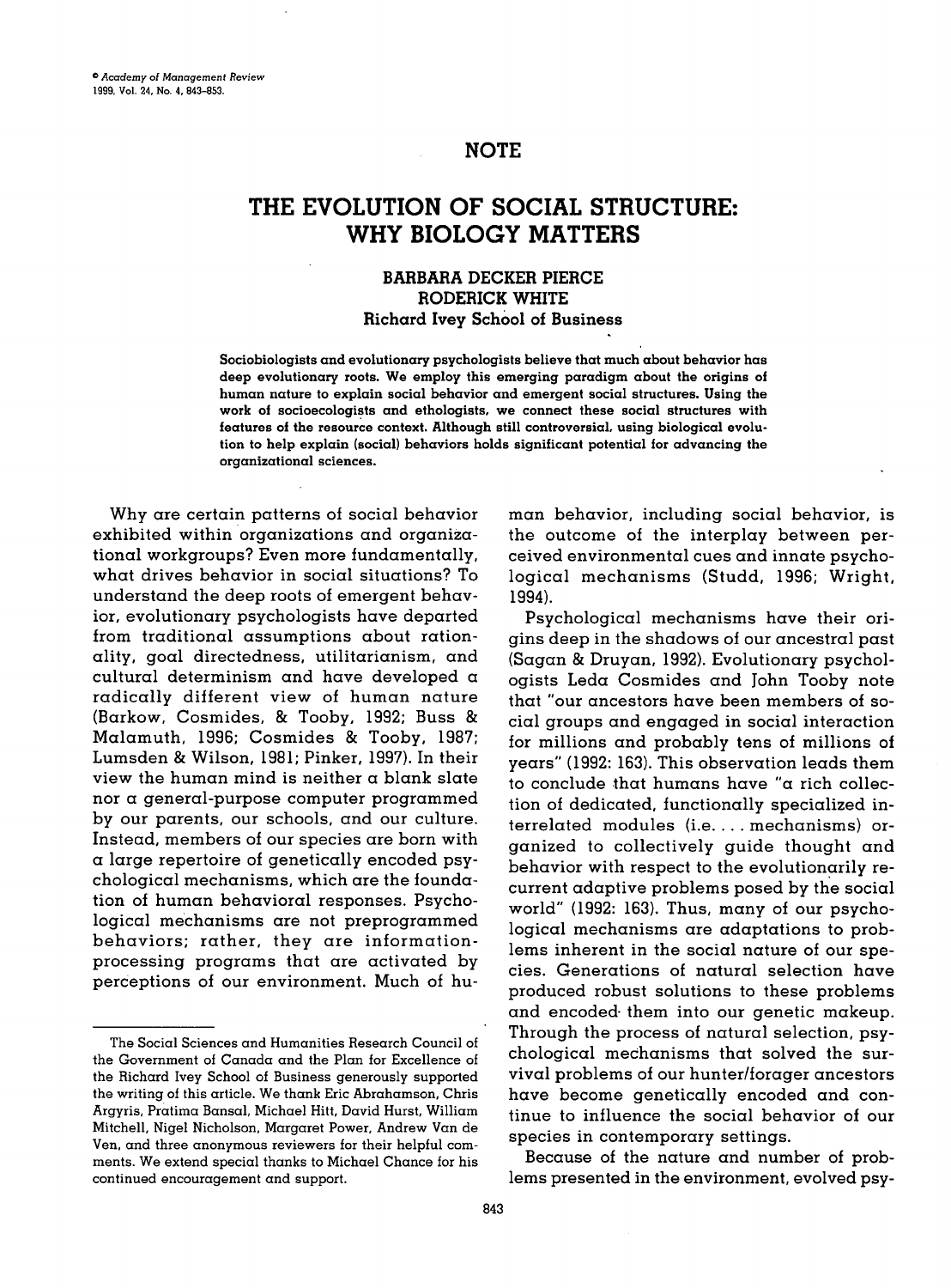chological mechanisms are likely to be large in number and complex in nature. Many will be domain specific—that is, tailored to solve specific problems and activated only when certain cues are perceived. Buss (1990) maintains that it is the number and specific nature of psychological mechanisms that confer  $\alpha$  behavioral flexibility on our species. "It is the numerousness and specificity of the tools in the entire tool kit that give the carpenter great flexibility, not a highly 'plastic' single tool" (Buss, 1990: 270).

It is well accepted that the process of natural selection resulted in the development of certain physiological adaptations. But selection pressures also exist for psychological (and socialpsychological) attributes (Wilson, 1975). Both the physical and psychological adaptations of our ancestors enhanced the survival of our species (Daly & Wilson, 1996).

Recently, Nicholson (1997, 1998) challenged organizational researchers and managers to give evolutionary psychology serious consideration in their studies of organizational life. However, with few exceptions (in genetics: Arvey & Bouchard, 1994, and Arvey, Bouchard, Segal, & Abraham, 1989; and in sociobiology: Glassman, 1984), management researchers have not considered evolution as anything more than a metaphor (Morgan, 1997; Nelson, 1995). Looking back to ancestral forms of social organization to understand and improve management practice has generated some interest (Hurst, 1991; Jay, 1972; Nicholson, 1997, 1998) but produced little theoretical work and, to our knowledge, almost no empirical investigation in the organization sciences.

Our intent here is to draw upon the theory of evolutionary psychology to help develop organizational theory. Specifically, we employ and extend evolutionary theory to explain the origins of organizational social structure. Reinterpretation of Burns and Stalker's (1961) classic organizational ethnography suggests that these social structures provide an important part of the foundation upon which modern human organizations are built. We discuss the implications of  $\alpha$  theory about the origins of social structure based upon evolutionary psychology and consider some of the controversies surrounding evolutionary theories.

## **CONNECTING EVOLUTION WITH SOCIAL STRUCTURE**

Humans are not aware of the influence biological evolution exerts on their cognition and actions (Wright, 1994). Consequently, understanding the influence of our ancestral past on current organizational realities will not come about purely by immersion in the contemporary phenomenon—that is, social behaviors within modern organizations. If, as Wright maintains, the connection between our adaptive psychological mechanisms and contemporary environments is "opaque to introspection" (1994: 10), where can we look for insight? Buss encourages us to seek "knowledge of different cultures, including contemporary hunter-gather cultures, and knowledge of other species for comparative analysis" (1990: 283). Wilson also suggests that the genetic influence on human social behaviors can best be evaluated "by comparison with the behavior of other species and then, with greater difficulty and ambiguity, by studies of variation among and within human populations" (1978: 20). Going beyond "species-centric" research has the potential of revealing much to those interested in fundamental theories of human behavior.

Previous researchers have found it helpful to look for clues about the social behavior of prehistory humankind in the present-day behavior of our closest evolutionary relatives: the nonhuman primates (Lenski, 1975; Loy & Peters, 1991). Nonhuman primates live in environmental conditions similar to those of our human ancestors; they function in social groupings, and they are our closest genetic relatives. Consequently, the study of chimpanzees and other nonhuman primates may be able to inform us about the social behavior of prehistoric human groups.

## **A Chimpanzee Puzzle**

One finds a crucial theoretical insight about the nature of primate social interactions in the work of anthropologist Margaret Power (1988, 1991). Power was intrigued by inconsistent findings reported by ethologists during the 1960s and 1970s concerning the social behavior of chimpanzee groups. Early research described gregarious animals exhibiting natural curiosity about each other and their surroundings (Goodall, 1963, 1965; Nishida, 1968; Sugiyama, 1968). Highly social in nature, these groups appeared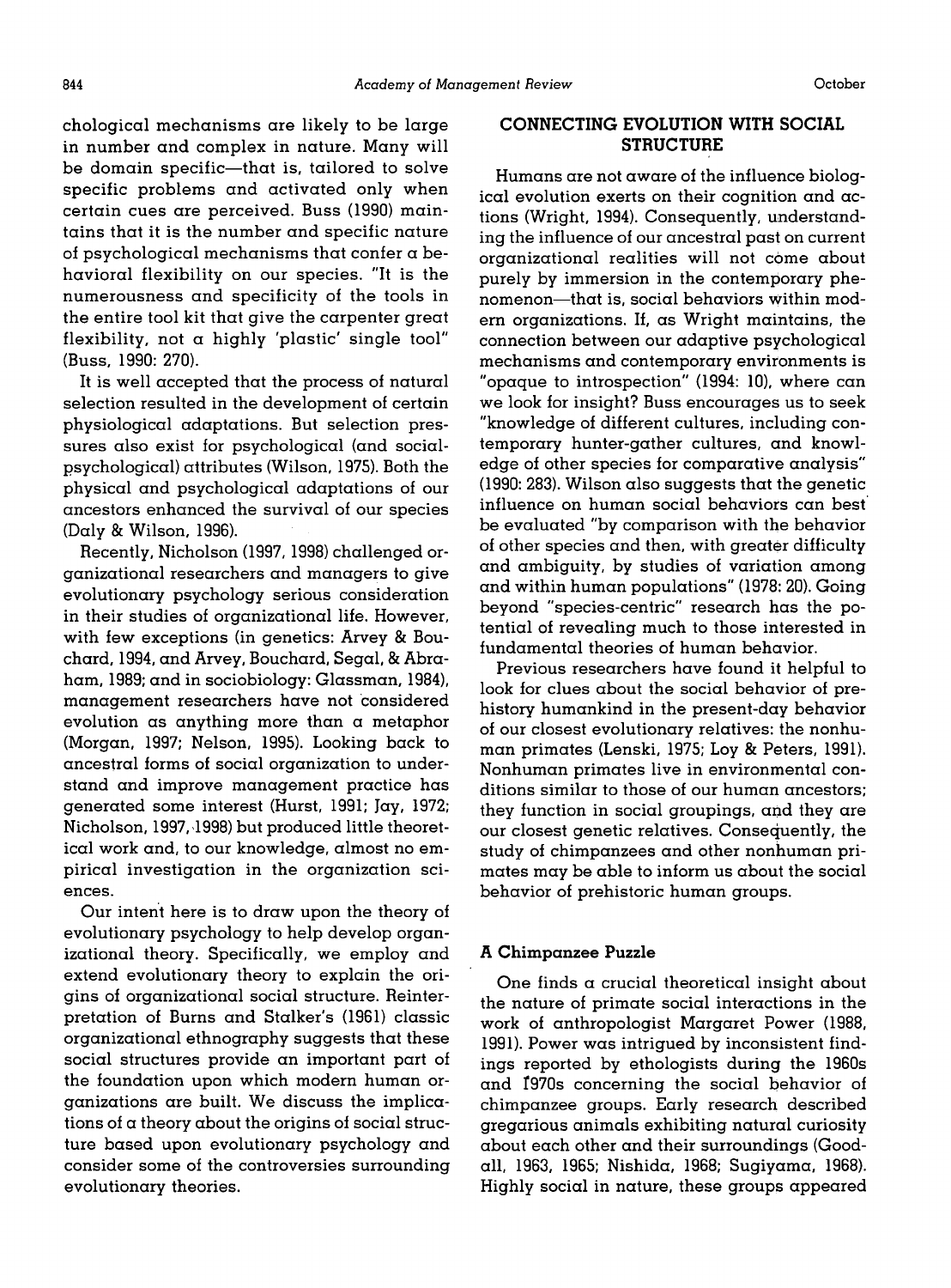loosely bonded, with little conflict or antagonism between members. In later research some of these same researchers observed very different behaviors: strict dominance hierarchies with aggressive and outwardly hostile social behavior (Goodall, 1979; Goodall et al., 1979; Nishida, 1979). Rather than reporting peaceful groups of nonaggressive chimpanzees, these researchers reported chimpanzee behavior that was directly competitive and fiercely territorial (Power, 1988).

The difference. Power suggests, resulted from human intervention. Early researchers had attempted to observe chimpanzees in their natural state, but naturalistic methods of field study proved to be difficult and costly owing to the chimpanzees' densely forested habitat and small group foraging behavior. To make things easier, some researchers changed their study methodology from naturalistic observation to artificial provisioning. They supplied food to the chimpanzees at central feeding sites. Provisioning was very effective at bringing the animals to the researchers. However, provisioned chimpanzees no longer needed to forage for food. Instead, they came together waiting for food to be made available to them. Once the food arrived, competition was immediate and direct. Competition then intensified as there were frequently more animals waiting than food available to feed them. Power suggested that provisioning created the conditions for direct competition, thereby altering patterns of social interaction. She believed altering the resource context altered emergent social behaviors. For a way to describe these different patterns. Power turned to the work of British ethologist Michael Chance.

#### **Agonic and Hedonic Social Structures**

Chance (1956, 1963) observed and studied the social behavior of various species of nonhuman primates during a 15-year period. He concluded that monkeys and apes live in small heterogeneous (mixed-gender, intergenerational) groups displaying highly structured and stable social relationships. In his work he identified two predominant patterns or modes of social structure that he termed agonic and *hedonic* (Chance & Jolly, 1970). These two modes of social structure are summarized in Table **1.**

**Agonic mode.** Agonic groups form stable troops of dominant and submissive members that travel together. Those who attain and maintain dominance do so through overt acts and displays of aggression. At the slightest provocation, less dominant members are ready to perform acts of submission to. ward off attack. Submissive members never stray far from dominants to ensure  $\alpha$  full view of their actions, but they also maintain a respectful distance to keep out of harm's way. Because of the possibility of attack from within, most members of the troop keep their attention focused on dominant animals and, consequently, are highly aroused. They show little curiosity about others or their physical surroundings. When external danger threatens, they cluster together and look to the dominants for protection.

**Hedonic mode.** Members of hedonic groups exhibit behavior that is much more variable and flexible. Unlike animals in agonic troops, members of hedonic groups do not need to be in constant view of each other. They split into

| Feature                                 | Agonic                                                               | Hedonic                                                   |
|-----------------------------------------|----------------------------------------------------------------------|-----------------------------------------------------------|
| 1. Social cohesion and attention        | Continuous (single troop)                                            | Periodic (fission/fusion)                                 |
| 2. Attention to $\alpha$ central figure | To modulate threat and avoid attack<br>(dominance/positional leader) | In response to display<br>(prominence/situational leader) |
| 3. Continuous attention                 | Confined within the society                                          | Capable of being directed at physical<br>environment      |
| 4. Arrangement of individuals           | Spatially separated (respectful distance)<br>$(d\nu \alpha ds)$      | Close contact (hugging/touching)<br>(networks)            |
| 5. Social relations                     | Balanced; successful avoidance of punishment                         | Rewarded (mothering/sharing)                              |
| 6. Arousal                              | Continuous (medium to high)                                          | Fluctuating (low to medium)                               |

**TABLE 1 Features of Agonic and Hedonic Social Structures**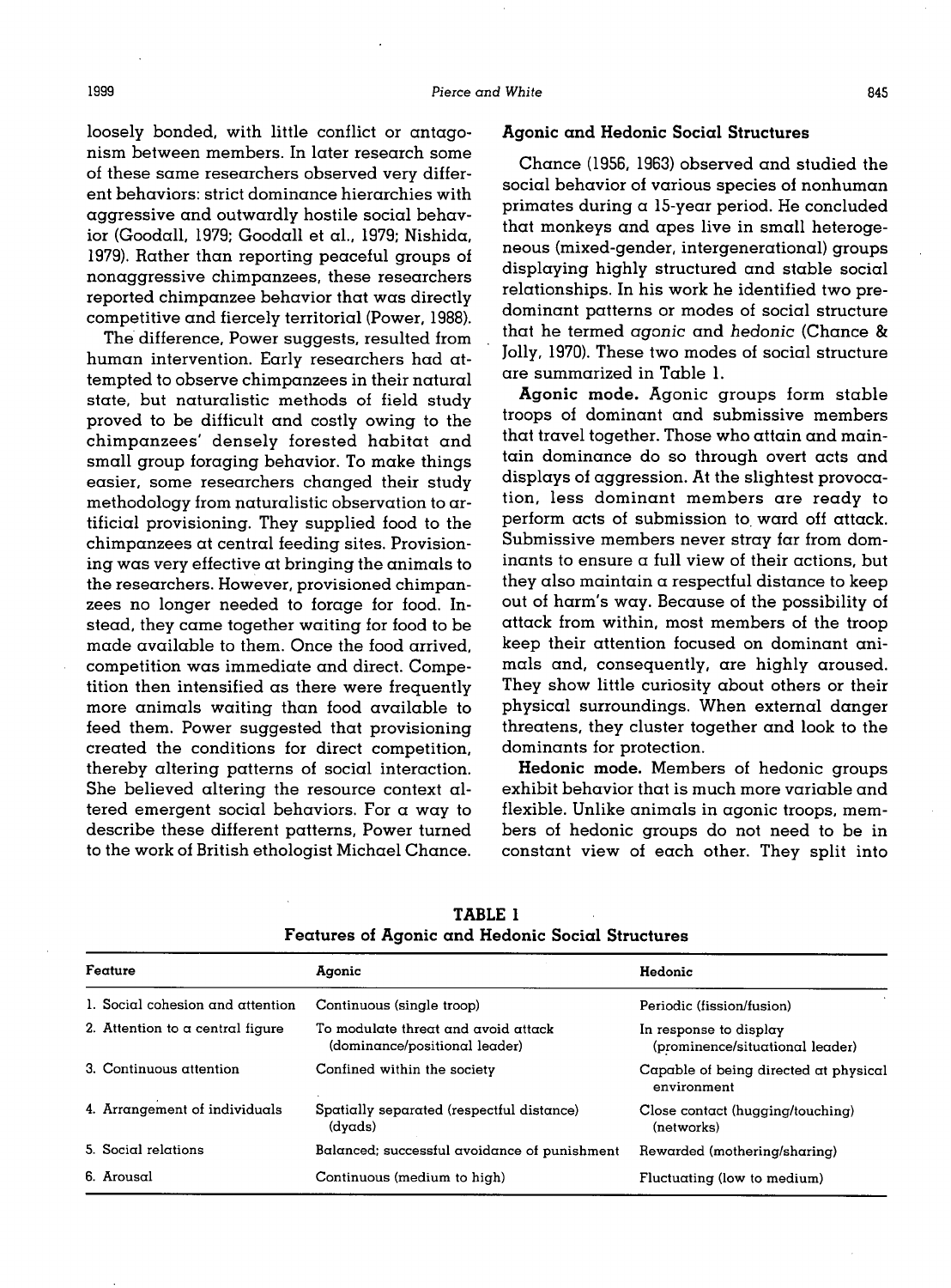small foraging groups with a shifting composition in a pattern of periodic separation and cohesion referred to as *fission/fusion.* When reunited, the atmosphere is so festive that Reynolds (1965) compares it to that of  $\alpha$  "carnival."

Rank within the group is not rigidly determined. Individuals compete for the attention of other group members through display behaviors and mutual grooming. Since social solicitation replaces intimidation, prominence—not dominance—determines leadership. Members of hedonic groups interact attentively with their environment. They are not highly aroused in these low-status differential groups. When danger threatens, the group gathers together, "making body contact, slapping and hugging each other ... The group is not the source of common defense as in the agonic mode, but a source of mutual confidence" (Chance, 1980: 89).

Although Chance initially believed social structure to be an inherited characteristic of a species. Power noted the manifestation of both modes—hedonic and agonic—within one species: chimpanzees. The mode of social structure depended upon their resource context. Why would social structure have a contingent relationship with the resource context? The biological branch of socioevolutionary theory provides an explanation.

#### **An Evolutionary Explanation**

The work of ethologists is helpful in identifying patterns of social behavior, but it is less helpful in providing theoretical explanations for these observations. Why would different types of resource context lead to the emergence of different modes of social structure? For an explanation we turn to the work of evolutionary psychologists and to the adaptive problems of group formation and cohesion present in our ancestral environment.

From  $\alpha$  survival standpoint, group formation is desirable (Barchas, 1986; Baumeister & Leary, 1995). Individuals functioning within groups are less susceptible to predation and can take advantage of cooperative opportunities (Alexander, 1974). In this view,  $\alpha$  sense of belonging has its origin in the survival advantage of group membership. Individuals with positive feelings about belonging are more likely to join a group and, accordingly, more likely to survive and pass on this "belongingness" trait to their offspring. However, belonging to a group has potential disadvantages. Individuals compete most directly with members of their own species for the resources necessary for survival and reproductive success. Group membership makes these resources more contestable. But not all resource contexts are equally contestable.

**Contestability.** When food is supplied at central feeding sites, individuals seeking resources are drawn together. This configuration of resources makes them confestabie. Group members compete for the same resources. Although many aspects of group functioning enhance individual survival, fighting for resources among group members, with the likelihood of injury or death, reduces it. Groups functioning in contestable resource contexts benefit from a social structure that ameliorates destructive within-. species competition. The agonic mode establishes hierarchical procedures for resource allocation among group members, thereby limiting destructive conflict. The adaptive problem of group maintenance within contestable resource contexts has been resolved by the evolution of the agonic mode of social interaction.

**Cohesion.** When food resources are dispersed throughout densely forested habitats, it is advantageous for individuals to scatter out and forage for what they need. However, foraging draws individuals apart and, in so doing, hampers group cohesion. In order to benefit from the survival advantages inherent in group membership, group members must balance  $\alpha$  resource context that separates individuals with a social structure that brings them together. In the hedonic social structure members engage in interpersonal bonding activities, such as greeting, sharing, and close physical contact, thereby fostering group affiliation. These rich forms of social interaction evoke positive feelings, increasing the likelihood that even when individuals are separated by resource acquisition activities, they will return to their group on  $\alpha$  regular basis.

Different resource contexts require different resource acquisition tactics. In turn, these acquisition tactics (competition or foraging) create different problems for social groupings. In both cases, however, social structure provides a solution to the adaptive problem of group formation and sustained cohesion. This specific theory falls within the broader realm of socio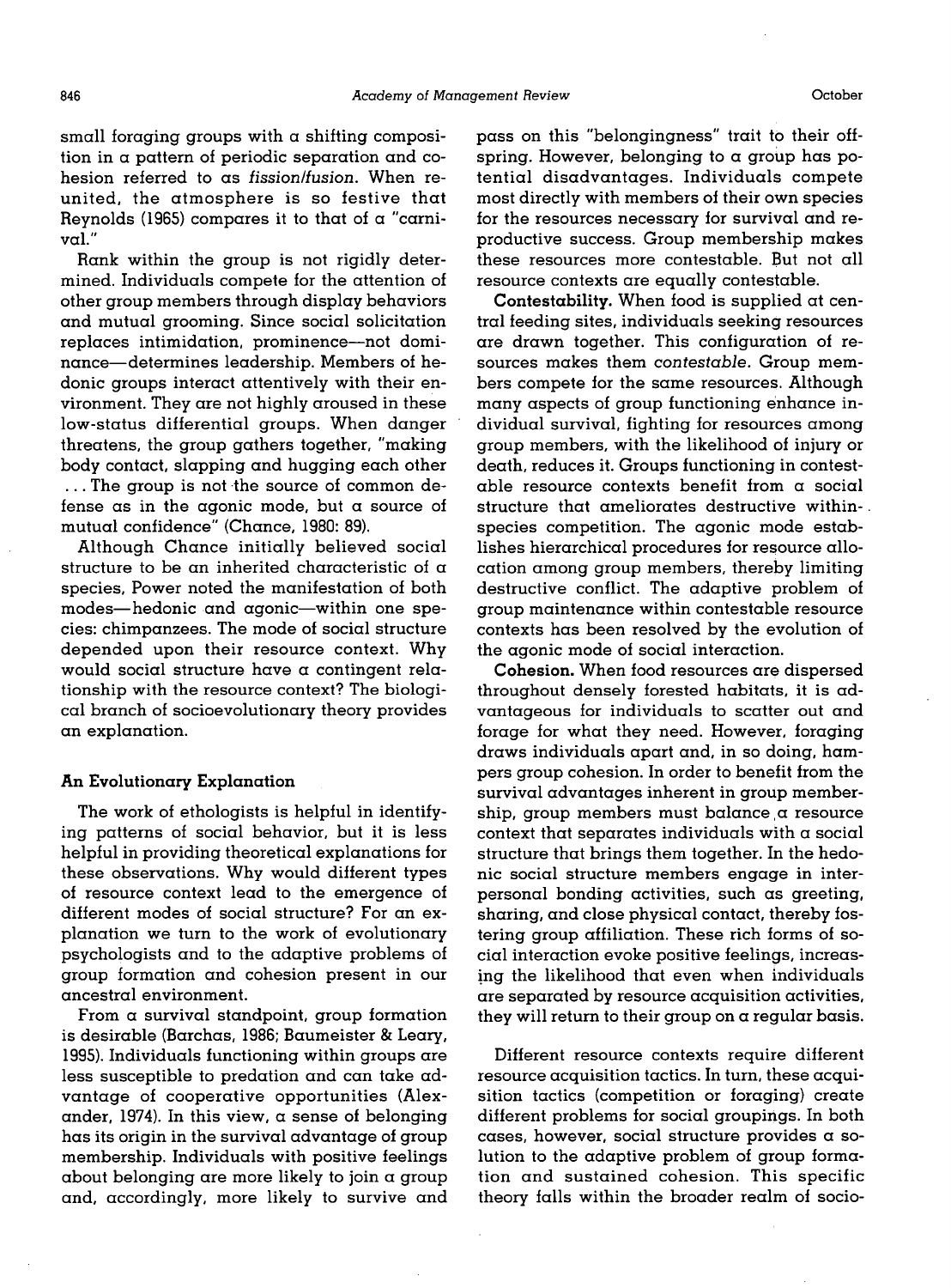evolutionary theory. It applies in situations of resource scarcity. If resources are abundant and readily available, the problems created by resource acquisition tactics—that is, competition and foraging—are not experienced by the group. Indeed, an abundance of resources implies an absence of natural selection pressures. Consequently, socioevolutionary theory does not address this circumstance.

Thus, highly contestable resource contexts trigger agonic social structures; contexts where resources are not as contestable evoke the hedonic mode. Evolutionary psychology suggests that these solutions are deeply embedded in psychological mechanisms triggered by perceptions of the resource context. For  $\alpha$  fuller understanding of the relevant dimensions of the resource context and their relationship to contestability, we turn to the work of socioecologists.

#### **Resource Context**

Socioecologists study environmental conditions influencing behavior and social organization (Gartlan, 1968; Ghiglieri, 1984; Smuts, Cheney, Seyfarth, Wrangham, & Struhsaker, 1987). For ecologists the salient features of the environment are those resources needed for survival and reproductive success: food, water, and mating opportunities. When specific aspects of a group's resource context are identified and isolated, predictable patterns of social behavior emerge. The socioecological literature identifies four characteristics of the resource context that are consistently linked to social behavior. We discuss these below.

**Distribution.** Resources can be scattered throughout a territory or clustered in clumps. Southwick (1967) and, later, Boccia, Laudenslager, and Reite (1988) found that clumping resources leads to increased aggressive behavior in macaque monkeys. Like Margaret Power, Sugiyama and Ohsawa (1982) concluded that the clumping that occurred when the chimpanzees were provisioned increased direct competition for resources and led to increased agonistic behavior. Mitchell, Boinski, and van Schaik (1991) studied two closely related species of squirrel monkey that lived in different habitats. They found that monkeys living in resource contexts where the food existed in defensible clumps exhibited strong hierarchical dominance (agonic) behavior, whereas those residing in contexts with scattered resources displayed weaker dominance relationships.

**Visibility.** Some resource fields, such as savanna, are open, allowing animals in a troop to see available resources and to observe each other. Other habitats, such as forests, are lush and overgrown, preventing easy observation. In open grasslands animals are keenly aware of their troopmates, watching to see what resources others encounter. High visibility in the savanna environment encourages competitive behavior, allowing dominant members to challenge others for access to prized food items. In forest settings, however, the density of cover allows animals to forage without concern that others might challenge for food items (Rowell, 1966).

**Predictability.** Within certain habitats resources can be located in predictable locations or at predictable times of the day or year. In other resource conditions there is no way to determine beforehand where resources might be located or when they might be available. When resources are predictable, monkeys forage together in large groups with agonic social behaviors. If, however, either the location or timing of resource availability is unpredictable, monkeys scatter and forage in small groups or, in some cases, on their own. When they come together, their social behaviors are hedonic (Denham, 1971).

**Timing.** Animals generally consume resources immediately. However, the consumption of acquired resources may be delayed until some future time. Delaying consumption makes the resource more susceptible to contestation. The distinction between immediate return (or consumption) and delayed return was a crucial difference for Woodburn (1982) in his investigations of human egalitarian societies. He found that societies having economies based on immediate rather than delayed return were assertively egalitarian. Woodburn's egalitarian societies have much in common with hedonic social structures.

Considering the work of Power and Chance and the literature of socioecology, we can associate the two modes of social structure with specific aspects of the resource context. We summarize this relationship in Table 2.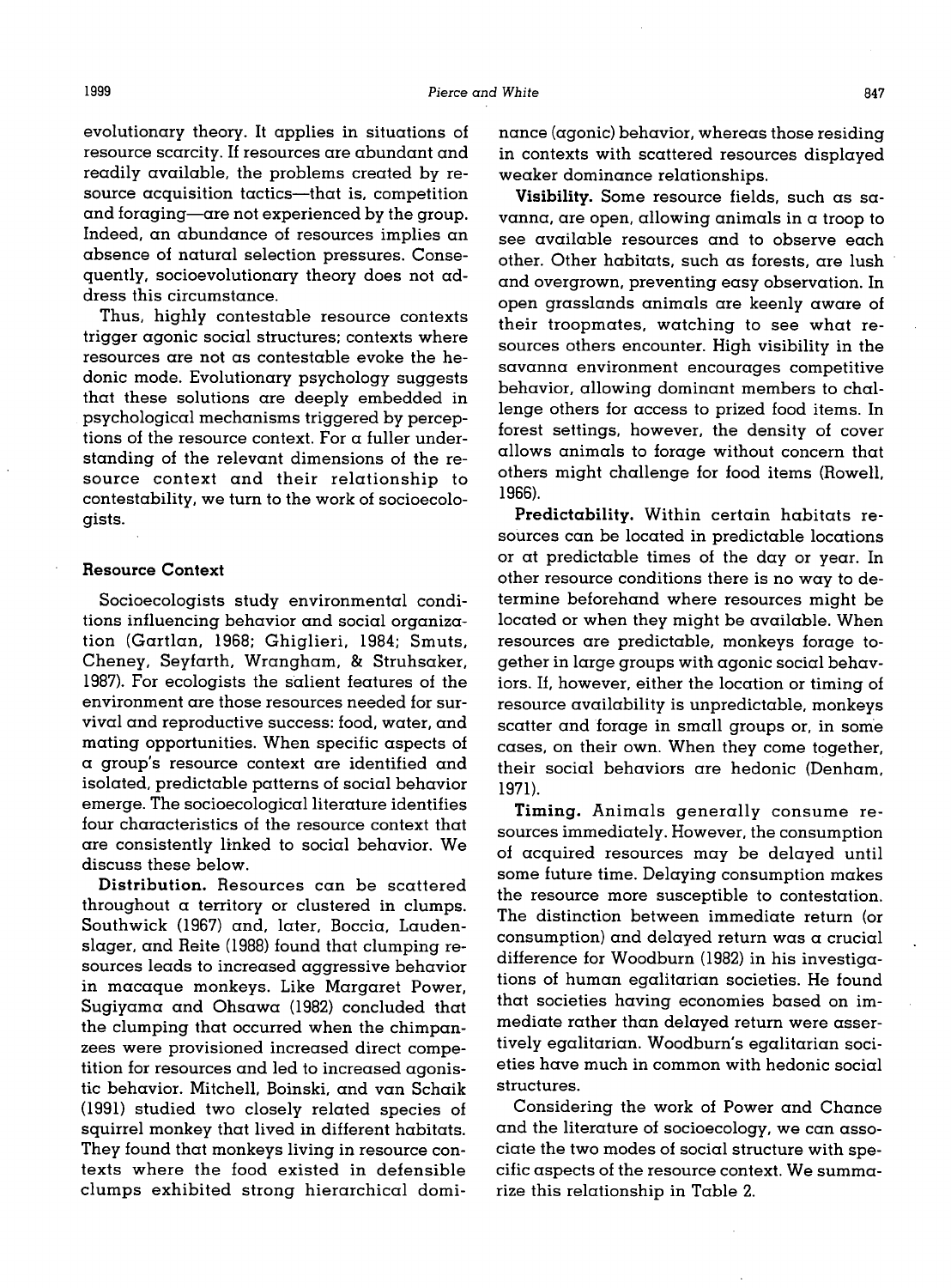| <b>Resource Context</b>          | Contestability                   |                                    |
|----------------------------------|----------------------------------|------------------------------------|
|                                  | High                             | Low                                |
| Distribution <sup>a</sup>        | Clustered/focused                | Scattered/dispersed                |
| Visibilityb                      | High                             | Low                                |
| Predictability <sup>c</sup>      | High                             | Low                                |
| $T$ iming <sup>d</sup>           | Delayed consumption <sup>®</sup> | Immediate consumption <sup>o</sup> |
| <b>Emergent Social Structure</b> | Agonic                           | Hedonic                            |

## **TABLE 2 The Relationship Between Resource Context and Contestability**

° Boccia, Laudenslager, & Reite (1988); Mitchell, Boinski, & van Schaik (1991); Southwick (1987); Sugiyama & Ohsawa (1982).

 $<sup>b</sup>$  Rowell (1966).</sup>

 $c$  Denham (1971).

 $^{\rm d}$  Woodburn (1982).

" Woodburn (1982) studied human societies and used the terms *delayed return* and *immediate return.* For nonhuman primates it is consumption that is delayed.

#### **Evolutionary Debates**

The basic proposition that evolution has influenced human psychology and thereby human behavior is controversial (Dennett, 1995). It raises many fundamental and ongoing debates. Here we consider the nature versus nurture debate and the associated free will versus determinism debate.

Evolutionary psychology is founded on the construct of heritable psychological mechanisms. But its supporters do not argue for strict biological determinism. Although psychological mechanisms are innate and invariant, they are not specific behaviors. The evolutionary invariant is at the level of psychological mechanism not at the level of manifest behavior (Cosmides & Tooby, 1987). We are not preprogrammed. As Symons points out, "Human behavior is uniquely flexible.... Our flexibility of means and our inflexibility of ends are underpinned by an array of psychological mechanisms that is universal among Homo Sapiens ... and finite" (1992: 139). This large and flexible repertoire of behaviors allows for considerable latitude and, thus, the exercise of "free will."

If behaviors are flexible and not fully determined by our biological heritage, then at least some behaviors may be learned. How much of human behavior is learned versus how much is biologically determined forms the essence of the nature versus nurture debate. Increasingly, theorists accept that nature predisposes humans to act and interact in particular ways in particular circumstances, although as Dawkins, author of *The Selfish Gene,* recognizes, "We, alone on earth, can rebel against the tyranny of the selfish replicators" (1976: 215). But no rebellion can completely sever relationships with the past. That which goes before influences that which comes afterward. And our genes, given their slow rate of change, cast a long shadow into our future.

Instead of nature versus nurture or free will versus determinism, it is more helpful to think about nature and nurture, free will and determinism. Psychological mechanisms provide the evolutionary foundation upon which our socially constructed world of cultures (and organizations) has been built (Berger & Luckman, 1966). The rules and conventions of social interaction can be structured in many different and elaborate ways, and they can change and develop over time. However, just as the foundation of a building is connected to the structure that is erected upon it, so too are social (and cultural) conventions linked to a biological base (Dennett, 1995). Our early forms of social organization grew out of  $\alpha$  simpler set of biologically based protobehaviors. Our cultures and organizations are built upon these earlier forms of social organization and are still attached, however indirectly, to this evolutionary foundation.

## **IMPLICATIONS FOR ORGANIZING HUMANS**

Do human groups exhibit the patterns of social structure suggested by socioevolutionary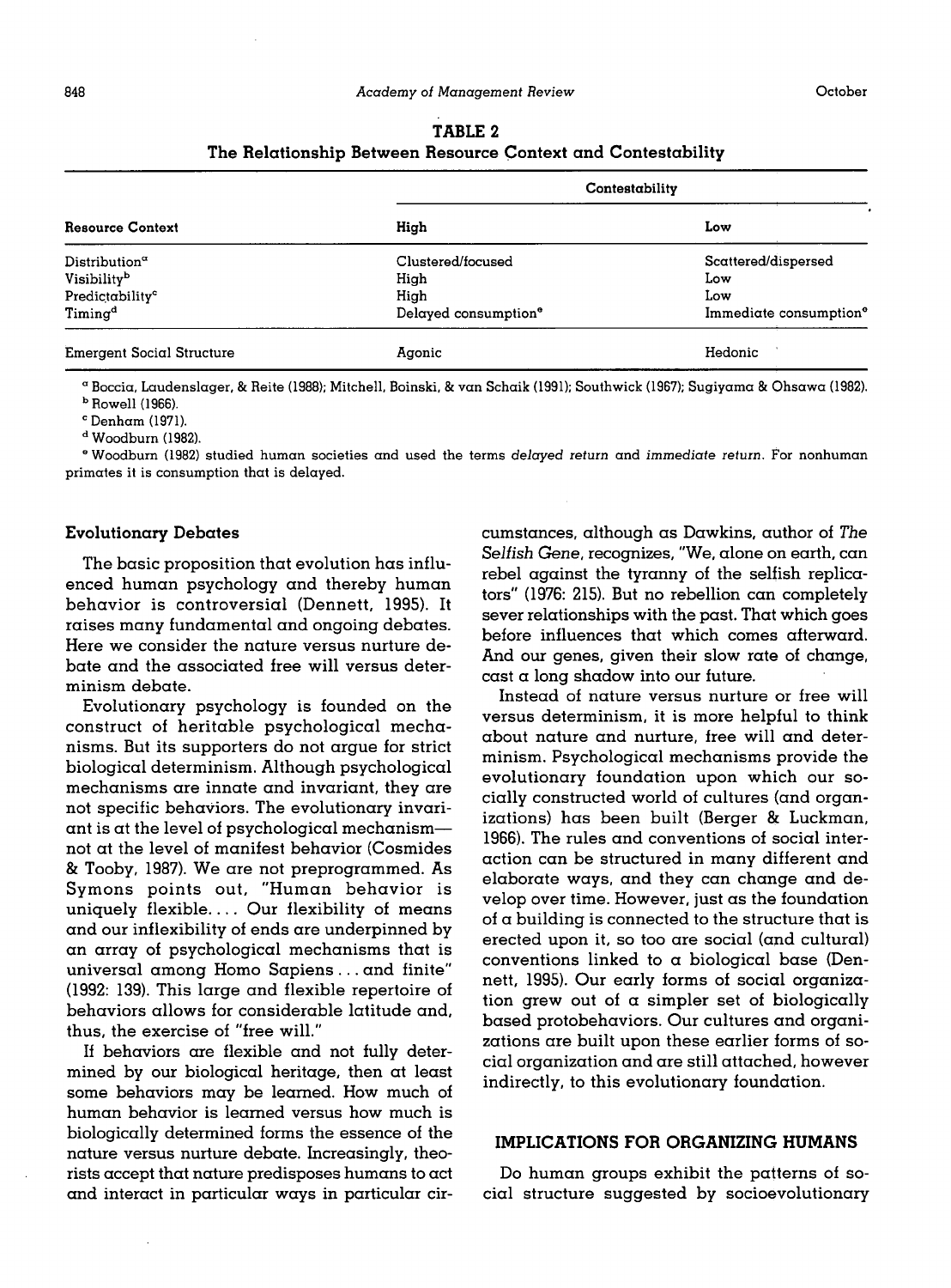theory? Woodburn's (1982) work indicates that when resources are scattered, unpredictable, and consumed immediately, hunter/gatherer communities interact in ways consistent with the hedonic mode. Hurst (1991) as well has identified that when hunter/gatherers became settled farmers and herders, with concentrated, predictable resources requiring delayed consumption, agonic social behaviors emerged. There is some evidence that the hypothesized relationships hold for traditional human societies, but is the same true for modern organizations?

On the face of it, modern human organizations seem very different from monkey troops, or even early hunter/gatherer communities. The evolution of human society and its organizations has added much complexity to our existence. But do these layers of complexity fundamentally alter our innate predispositions, or do they just make them harder to observe and interpret? If social behaviors are molded by evolution, they should be manifest within modern organizations. Also, in previous ethnographic studies of organizations, such as the seminal work of Burns and Stalker (1961), researchers, although not using this theoretical lens, should have detected the anticipated patterns of behavior.

There are strong parallels between the mechanistic and organic systems of management practice identified by Burns and Stalker and the agonic and hedonic social structures of socioevolutionary theory. Like agonic monkey troops, mechanisfic human organizations are hierarchical in nature, with control, authority, and communication dependent on position/rank. Superiors are dominant and expect subordinates to follow direction submissively. Attention is focused inwardly on the nature of the task, with "greater importance and prestige attaching to internal (local) than to general (cosmopolitan) knowledge, experience and skill" (Burns & Stalker, 1961: 120). Daily interaction and communication are based on position—normally occurring between superior and subordinate.

In *organic* (hedonic) systems employees are stratified, but their relationships are nonhierarchical. Authority flows from competence and prominence, often varying with the task at hand. "The lead in joint discussions is frequently taken by seniors, but it is an essential presumption of the organic system that the lead, i.e. 'authority', is taken by whomever shows himself most informed and capable" (Burns & Stalker, 1961: 122) There is also greater contact with those outside the organization. Communications occur within a network of personal contacts both inside and outside the organization.

Although the similarities between agonic/ hedonic modes and mechanistic/organic systems are evident, the corresponding parallel between socioevolutionary theory's resource context and Burns and Stalker's conceptualization of the environment is less obvious. This is not surprising because Burns and Stalker identified, ex post, their dimension of the environment—that is, "rate of change," which they associated with the observed differences in management systems. Since, initially, they did not perceive a role for the environment. Burns and Stalker did not describe it in much detail. However, they did provide descriptive evidence that supports a resource context—social structure connection. For example, in organic R&D units the vital resource of information was widely scattered inside and outside the organization. Scientists and technicians "foraged" to acquire the resources they needed. Alternatively, the resources needed by mechanistic manufacturing departments—primarily capital and labor—were centrally controlled and accessible only through intraorganizational competition in the firm's capital allocation process.

The rate of change in the environment—the independent variable in Burns and Stalker's model—may be correlated with dimensions of resource context. Stable environments tend to generate stable income flows, making internal resources readily available, as well as highly predictable and visible. High-change environments, however, decrease the predictability of income flows. Stable and highly predictable resource contexts support mechanistic (agonic) systems, whereas variable, low-predictable resource contexts lead to organic (hedonic) systems. The observations made by Burns and Stalker are consistent with the relationship between resource context and emergent social structure predicted by socioevolutionary theory.

Burns and Stalker's work has been developed, both theoretically (Galbraith, 1973; Thompson, 1967) and empirically (Lawrence & Lorsch, 1967), into what has come to be called "contingency theory." Accepted contingency theory, specifically, and much of organizational theory, more generally, deal with the formal, designed aspect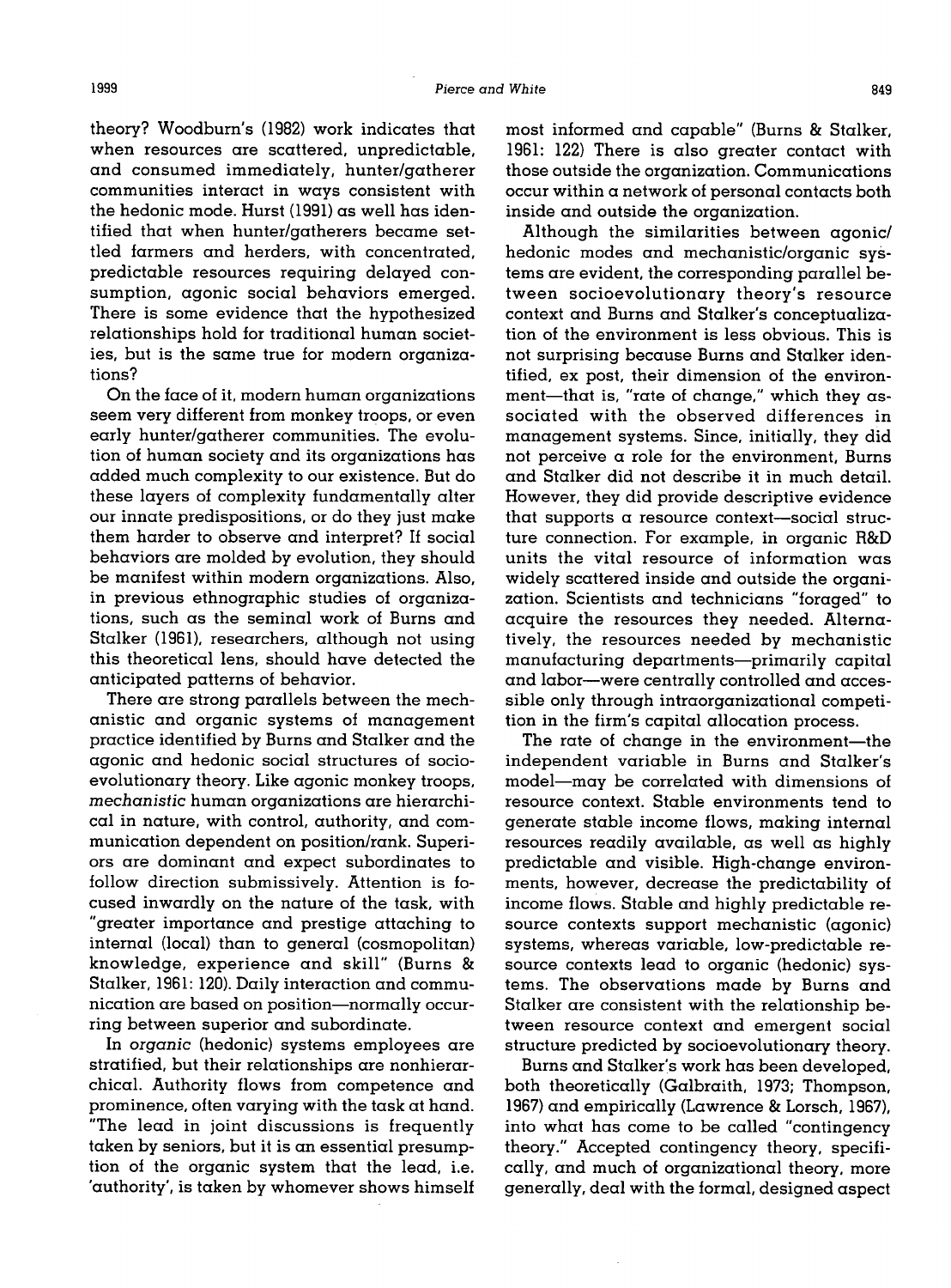of an organization's structure. Socioevolutionary theory speaks to the informal, emergent social structure and suggests that managers cannot design social structures (although by changing perceptions of the resource context, different social structures can be evoked).

Established firms have both emergent social structures and designed organizational structures. These may exist in harmony and concordance with one another, or they may not.

### **MANAGING THE MODERN FIRM**

The relationship of an organization with its environment is much studied. Institutional theory (DiMaggio & Powell, 1983; Meyer & Rowan, 1977), population ecology (Hannan & Freeman, 1977, 1989), and resource dependency (Pfeffer & Salancik, 1978) join contingency theory as influential attempts to explain how certain features of an organization's structure fit with its environment. For much existing organization theory, structure is a macrolevel concept that can be designed and managed directly. For example, in order to deal with environmental variability or uncertainty, managers can require certain types of relationships (differentiation) and patterns of interaction (integration) among members of organizational workgroups. Formal organizational structures are constructed artifacts. Socioevolutionary theory takes a different, but not necessarily contradictory, perspective.

Emergent social structure roughly corresponds to what is often called the "informal organization" (Roethlisberger & Dickson, 1939). Supporters of socioevolutionary theory contend that inherited psychological mechanisms are the major determinant of social structure (i.e., the informal organization). Managers may be aware of our inherited predispositions, but they cannot affect them directly. Yet this new field of inquiry suggests that managers can influence social structure outcomes by configuring the internal context of their organization and affecting the perceptions of the external context. For example, an organization's internal resource allocation processes (e.g., capital and operating budget procedures) are formal, designed aspects of the organization, but they are also part of the resource context perceived by the members of that organization. If these formal processes cluster and concentrate the distribution of resources, are highly visible and predictable, and have significant delays between the acquisition and use (or consumption) of the resources, then socioevolutionary theory predicts an agonic social structure.

Conversely, managers may wish to create the perception that members of the organization can forage broadly for the resources they need. Jack Welch, CEO of General Electric, has promoted the idea of "boundarylessness" (Tichy & Sherman, 1993). This expanded perception of the relevant resource context may encourage foraging behaviors and result in a more hedonic-like social structure. By affecting employees' perceptions of their resource context, managers can influence the emergent social structure within their organization.

This theory has implications for organizations experimenting with new organizational forms to improve performance (Banker, Field, Schroeder, & Sinha, 1996; Katzenbach & Smith, 1993; Larson & LaFasto, 1989). For example, management may want employees to work in egalitarian teams. Socioevolutionary theory suggests that unless resources are perceived to be dispersed, and foraging, not competition, determines access, members will continue to behave as if they were functioning within  $\alpha$ hierarchical structure. This may explain why so many organizations are experiencing difficulty deriving the expected benefits of teambased initiatives. Managers can design and attempt to implement new organizational forms, but if they do not adjust the resource context to support the desired mode of social relationships, then strong behavioral predispositions will reduce their effectiveness. Socioevolutionary theory suggests that formal organizational structures need to be built upon complementary informal social structures, and these have their origin in deeply ingrained, evolutionarily established social behaviors.

#### **CONCLUSION**

The theory we have developed here maintains that humankind has evolved different forms of social structure in response to the survival challenges present in our ancestral environment. These responses have been encoded into the genetic makeup of our species as domainspecific, psychological mechanisms. Social be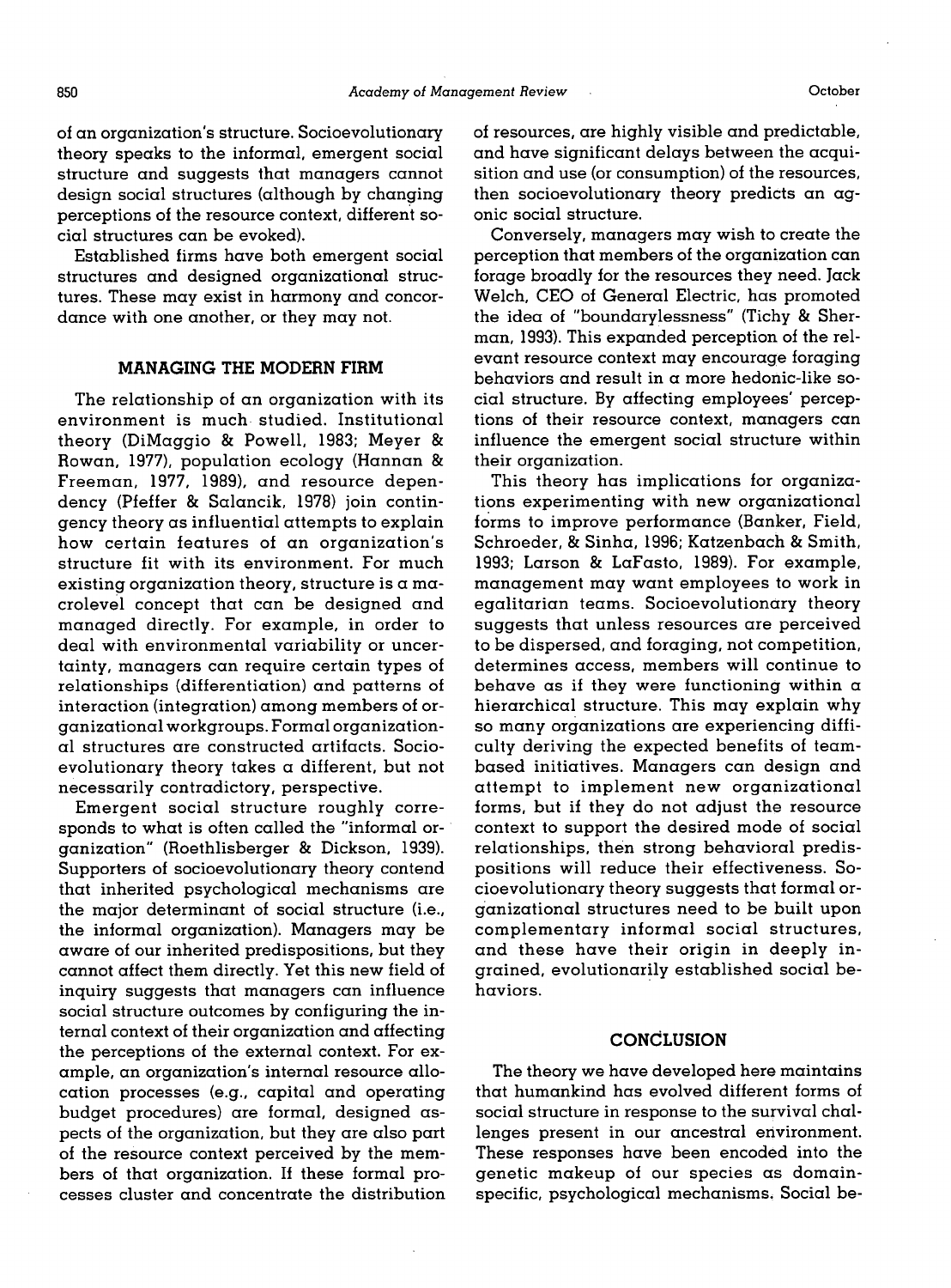haviors and emergent social structure are not simply economically or administratively rational. Given our biological history, behaviors also have an evolutionary rationale (Frank, 1988). Even more fundamentally, managers with the understanding that human behavior is shaped by evolutionary influences can achieve desired organizational outcomes by cultivating a context consistent with the natural inclinations that influence human social action.

In this work we have introduced disciplines new to most organizational theorists. We have employed the fields of evolutionary psychology, comparative ethology, and socioecology to derive  $\alpha$  theoretical explanation for the emergence of specific forms of social structure in organizations. Wilson foresaw great potential in this type of synthesis when he stated.

By  $\alpha$  judicious extension of the methods and ideas of neurobiology, ethology and sociobiology a proper foundation can be laid for the social sciences and the discontinuity still separating the natural sciences on the one side and the social sciences and humanities on the other might be erased (1978: 195).

The work of evolutionary psychologists notwithstanding, progress toward integrating the organization sciences into this grand synthesis has been limited. This note illustrates how bringing socioevolutionary thinking to organizational theorizing can make such connections. The potential implications for both organizational sciences and management practice are considerable.

#### REFERENCES

- Alexander, R. D. 1974. The evolution of social behavior. *Annual Review of Ecology and Systematics,* 5: 325-383.
- Arvey, R. D., & Bouchard, T. L. 1994. Genetics, twins and organizational behavior. *Research* in Organizational Behavior, 18: 47-82.
- Arvey, R. D., Bouchard, T. L., Segal, N. L., & Abraham, L. M. 1989. Job satisfaction: Environment and genetic components. *Journal of Applied Psychology,* 74: 187-192.
- Banker, R. D., Field, J. M., Schroeder, R. G., & Sinha, K. K. 1998. Impact of work teams on manufacturing performance: A longitudinal study. *Academy of Management Journal,* 39: 887-890.
- Barchas, P. 1988. A sociophysiological orientation to small groups. In E. Lawler (Ed.), *Advances* in group processes, vol. 3: 209-248. Greenwich, CT: JAI Press.
- Barkow, J. H., Cosmides, L., & Tooby, J. (Eds.). 1992. *The adapted mind.* New York: Oxford University Press.
- Baumeister, R. F., & Leary, M. R. 1995. The need to belong: Desire for interpersonal attachments as a fundamental human motivation. *Psychological Bulletin,* 117: 497-529.
- Berger, P. L., & Luckman, T. 1988. *The social construction of reality.* New York: Doubleday.
- Boccia, M. L., Laudenslager, M., & Reite, M. 1988. Food distribution, dominance and aggressive behaviors in bonnet macaques. American *Journal of Primatology,* 18: 123- 130.
- Burns, T., & Stalker, G. M. 1981. *The management of* innovation. London: Tavistock.
- Buss, D. M. 1990. Evolutionary social psychology: Prospects and pitfalls. Mofivafion and Emotion. 14: 285-288.
- Buss, D. M., & Malamuth, N. M. (Eds.). 1996. Sex, power, control: Evo/ufionary and *feminist perspectives.* New York: Oxford University Press.
- Chance, M. R. A. 1956. The social structure of  $\alpha$  colony of Macaca mulatta. **British** *Journal of Animal Behavior,* **4:** 1-13.
- Chance, M. R. A. 1983. The social bond of the primates. *Primates,* 4(4): 1-22.
- Chance, M. R. A. 1980. An ethological assessment of emotion. In R. Plutnick & H. Kellerman (Eds.), Emotion: Theory, *research and experience:* 81-111. New York: Academic Press.
- Chance, M. R. A., & Jolly. C. J. 1970. Social groups *of monkeys, apes and man.* London: Jonathan Cape.
- Cosmides, L., & Tooby, J. 1987. From evolution to behavior: Evolutionary psychology as a missing link. In J. Dupre (Ed.), *The latest and best essays* on evolution and opti*mality:* 277-308. Cambridge, MA: MIT Press.
- Cosmides, L., & Tooby, J. 1992. Cognitive adaptations for social exchange. In J. H. Barkow, L. Cosmides, & J. Tooby **(Eds.),** *The adapted mind: Evolutionary psychology and the generation of culture:* 163-227. New York: Oxford University Press.
- Daly, M., & Wilson, M. 1998. Evolutionary psychology and marital conflict: The relevance of stepchildren. In D. M. Buss & N. M. Malamuth (Eds.), Power, sex, *conflict: Evolutionary and feminist perspectives:* 9-28. New York: Oxford University Press.
- Dawkins, R. 1976. The selfish gene. Oxford, England: Oxford University Press.
- Denham, W. W. 1971. Energy relations and some basic properties of primate social organization. *American Anthropologist,* 73: 77-95.
- Dennett, D. C. 1995. *Darwin's dangerous idea.* New York: Touchstone.
- DiMaggio, P., & Powell, W. W. 1983. The iron cage revisited: Institutional isomorphism and collective rationality in organizational fields. *American Sociological Review,* **48:** 147-160.
- Frank, R. H. 1988. Passions within reason. New York: Norton.
- Galbraith, J. 1973. Designing complex organizations. Reading, MA: Addison-Wesley.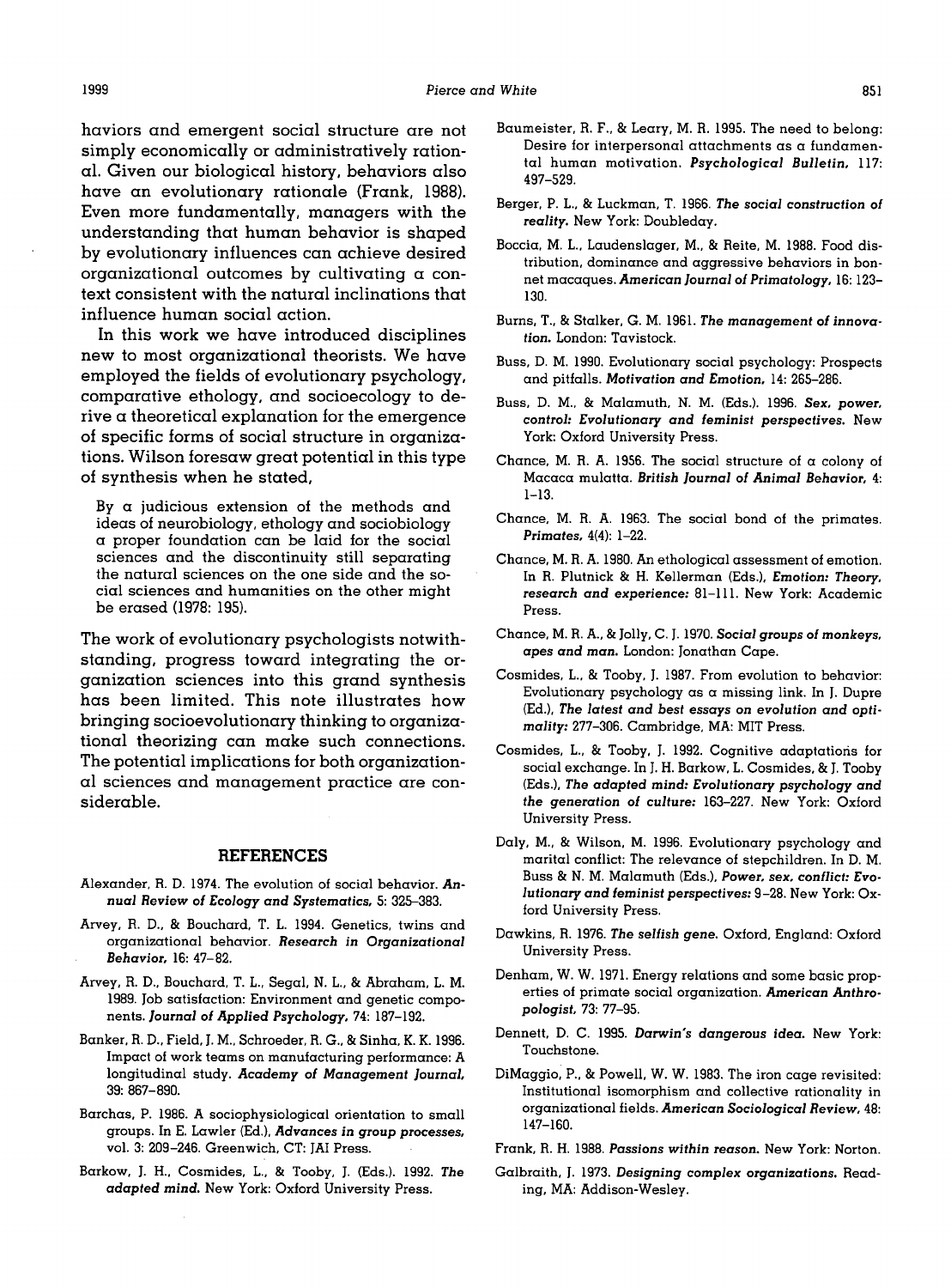- Gartlan, J. S. 1968. Structure and function in primate society. **Folia** *Primatologica,* 8: 89-120.
- **Ghiglieri, M. P. 1984.** *The chimpanzees of Kibale Forest.* New York: Columbia University Press.
- Glassman, R. B. 1984. A sociobiological examination of management theory Z. **Human** *Relations,* 37: 367-395.
- Goodall. J. 1983. My life among wild chimpanzees. *National Geographic,* 128: 802-808.
- Goodall, J. 1965. Chimpanzees of the Gombe Stream Reserve. In I. DeVore (Ed.), *Primate behavior:* 425-473. New York: Holt, Rinehart & Winston.
- Goodall, J. 1979. Life and death at Gombe. National Geo**graphic,** 155: 592-821.
- Goodall, J., Bandora, A., Bergman, E., Busse, C, Matama, H., Mpongo, E., Pierce, A., & Riss, D. 1979. Intercommunity interactions in the chimpanzee population of the Gombe National Park. In D. A. Hamburg & E. R. McGowan (Eds.), *The great apes:* 13-53. Menlo Park, CA: Benjamin/ Cummings.
- Hannan, M. T., & Freeman, J. H. 1977. The population ecology of organizations. **American** *Journal of Sociology.* 82: 929- 964.
- Hannan, M. T., & Freeman, J. H. 1989. Organizational ecology. Cambridge, MA: Harvard University Press.
- Hurst, D. K. 1991. Cautionary tales from the Kalahari: How hunters become herders (and may have trouble changing back again). *Academy of Management Executive.* 5(3): 74-86.
- Jay, A. 1972. **Corporafion** *man.* London: Cape.
- Katzenbach, J. R., & Smith, D. K. 1993. *The wisdom of teams: Creating high performance organizations.* Cambridge, MA: Harvard University Press.
- Larson, C. E., & LaFasto, F. M. J. 1989. **Teamwort;** *What must go right, what can go wrong.* **Newbury Park, CA:** Sage.
- Lawrence, P. R., & Lorsch, J. W. 1967. **Organizations and environment: Managing** *differentiation and integration.* Boston: Harvard University School of Business Administration.
- Lenski, G. 1975. Social structure in evolutionary perspective. In P. M. Blau (Ed.), **Approaches to** *the study of social structure:* 135-153. New York: Free Press.
- Loy, J. D., & Peters, C. B. 1991. **Understanding behavior:** *What primate studies tell us about human behavior.* New York: Oxford University Press.
- Lumsden, C. J., & Wilson, E. 0.1981. **Genes, mind and culture.** Cambridge MA: Harvard University Press.
- Meyer, J., & Rowan, B. 1977. Institutionalized organizations: Formal structure as myth and ceremony. **American Sociological fleview,** 83: 340-363.
- Mitchell, C. L., Boinski, B., & van Schaik, C. P. 1991. Competitive regimes and female bonding in two species of squirrel monkeys. *Behavioral Ecology and Sociobiology,* 28: 55-60.
- Morgan, G. 1997. *Images of organization* (2nd ed.). Thousand Oaks, CA: Sage.
- Nelson, R. R. 1995. Recent evolutionary theorizing about economic change. *Journal of Economic Literature,* **33: 48-90.**
- Nicholson, N. 1997. Evolutionary psychology: Toward a new view of human nature and organizational society. **Human flelations,** 50: 1053-1078.
- Nicholson, N. 1998. How hardwired is human behavior? *Harvard Business Review,* **76(4): 135-147.**
- Nishida, T. 1968. The social group of wild chimpanzees in the Mahali Mountains. *Primates,* 9: 167-224.
- Nishida, T. 1979. The social structure of chimpanzees of the Mahale Mountains. In D. A. Hamburg & E. R. McGowan (Eds.), *The great apes:* 73-121. Menlo Park, CA: Benjamin/ Cummings.
- Pfeffer, J., & Salancik, **G.** B. 1978. **The** *external control of organizations: A resource dependency perspective.* New York: Harper & Row.
- Pinker, S. 1997. **How** *the mind works.* New York: Norton.
- Power, M. 1988. The cohesive foragers: Human and chimpanzee. In M. R. A. Chance (Ed.), **Social** *fabrics of the mind:* 75-103. Hove, England: Lawrence Eribaum Associates.
- Power, M. 1991. **The** *egalitarians*—**human and chimpanzee: An anthropological view** *of social organization.* Cambridge, England: Cambridge University Press.
- Reynolds, V. 1985. **Budongo: An** *Airican forest and its chimpanzees.* New York: Natural History Press.
- Roethlisberger, F. J., & Dickson, W. J. 1939. *Management and the worker.* Cambridge, MA: Harvard University Press.
- Rowell, T. E. 1966. Forest living baboons in Uganda. *Journal of Zoology,* 149: 344-364.
- Sagan, C, & Druyan, A. 1992. **Shadows** *of forgotten ancestors: A search for who we are.* **New York: Ballantine** Books.
- Smuts, B., Cheney, D. L, Seyfarth, R. M., Wrangham, **R. W.,** & Struhsaker, T. T. 1987. *Primate societies.* Chicago: University of Chicago Press.
- Southwick, C. H. 1967. An experimental study of intragroup agonistic behavior in rhesus monkeys. **Behavior,** 28: 182- 209.
- Studd, M. 1996. Sexual harassment. In D. M. Buss & N. M. Malamuth (Eds.), **Power, sex,** *conflict: Evolutionary and feminist perspectives:* 54-89. New York: Oxford University Press.
- Sugiyama, Y. 1968. Social organization of chimpanzees in the Budongo Forest, Uganda. *Primates,* 9: 225-258.
- Sugiyama, Y., & Ohsawa, H. 1982. Population dynamics of Japanese monkeys with special reference to the effect of artificial feeding. *Folia Primatologia,* 39: 238-263.
- Symons, D. 1992. On the uses and misuses of Darwinism in the study of human behavior. In J. H. Barkow, L. Cosmides, & **J.** Tooby (Eds.), *The adapted mind: Evolutionary psychology and the generation of culture:* **137-159. New** York: Oxford University Press.
- Thompson, **J.** D. 1967. **Organizations in action.** New York: McGraw-Hill.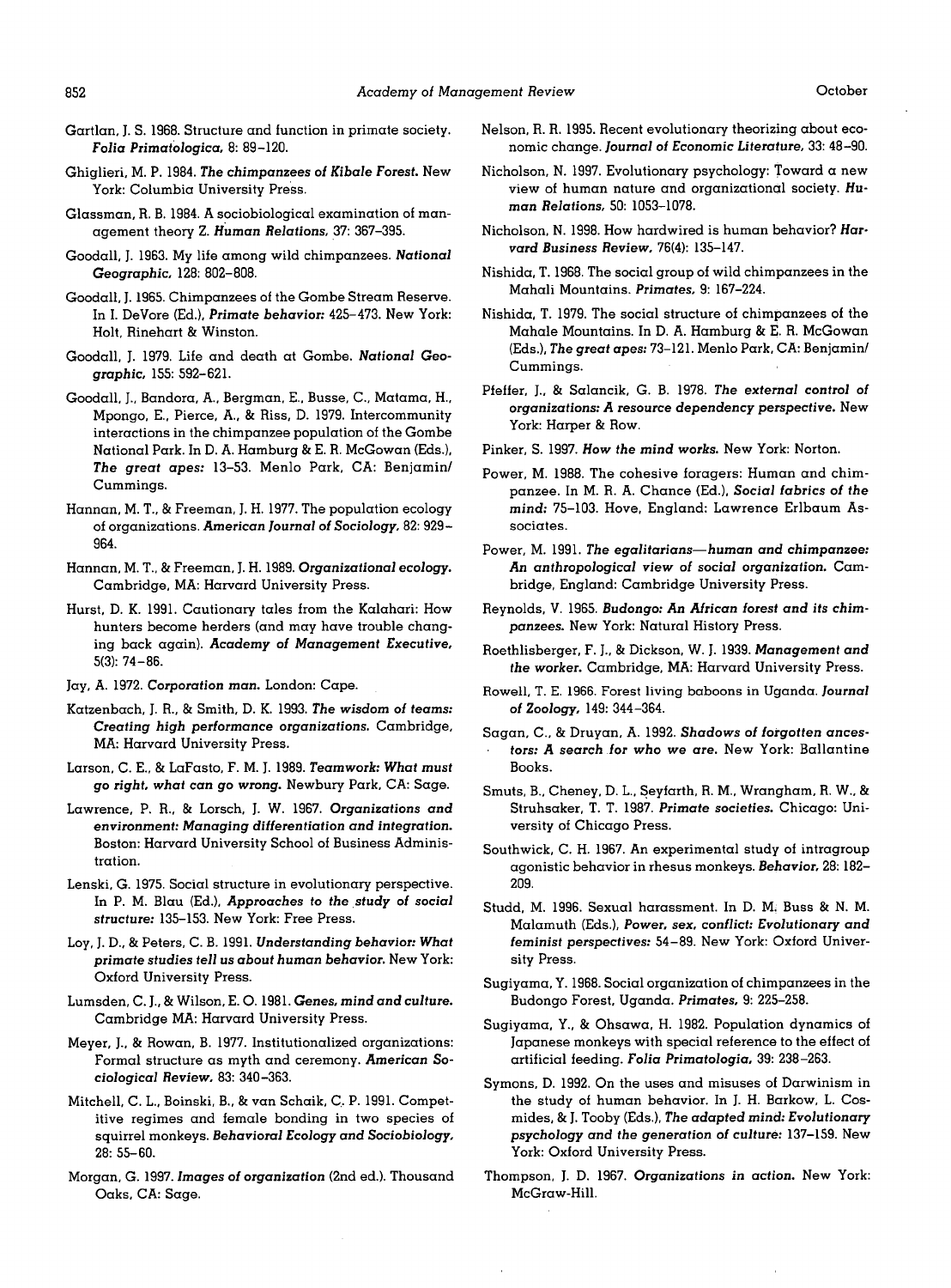- Wilson, E. O. 1975. **Sociobioiogy;** *The new synthesis.* Cam- Wright, R. 1994. *The moral animal: Evolutionary psychology*
- Tichy, N. M., & Sherman, S. 1993. *Control your destiny or* Wilson, E. O. 1978. **On human nature.** Cambridge, MA: Har-

York: Doubleday. Woodburn, J. 1982. Egalitarian societies. **Man,** 17: 431-451.

and everyday life. New York: Pantheon.

**Barbara Decker Pierce** is a doctoral candidate at the Richard Ivey School of Business. She received her MSW irom the University of Toronto and holds an MBA from the University of Western Ontario. Her dissertation addresses the evolution of organizational social structure, which arose from her curiosity about cooperative behaviors.

**Roderick White** is an associate professor in general management at the Richard Ivey School of Business; there he teaches strategy at the undergraduate, Master, and doctoral levels. He received his DBA and MBA from Harvard University and his Honors BA (business) from the University of Western Ontario. His research interests are in the renewal of mature organizations and the evolution of social structure.